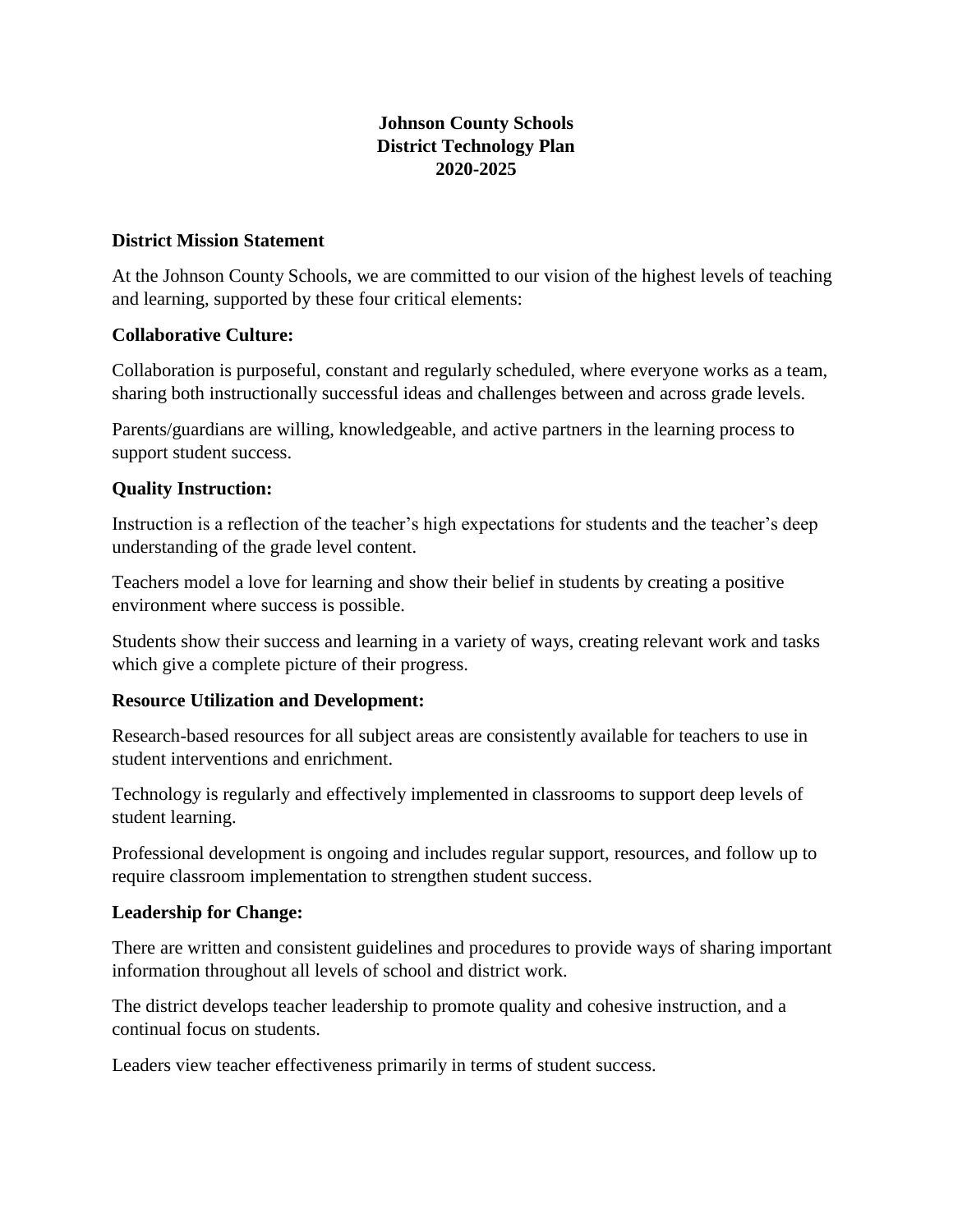### **Technology Mission Statement**

The Technology Mission of the Johnson County School System is to incorporate technology as a tool for teaching, instruction and learning that will enhance education and the preparation of our students for a productive future in a technology based society.

### **Stakeholders / Participants**

Dr. Mischelle Simcox, Director of Schools Dr. Stephen Long, Supervisor of Secondary Education Mrs. Angie Wills, Supervisor of Elementary Education/Federal Programs Mrs. Paula Norton, Supervisor of Special Education Mr. Robert Sutherland, Director of Technology Mr. Norm Dickens, Technology Lead Technician Mrs. Tina Lipford, Finance Director/E-Rate Coordinator Dr. Brenda Eggers, Principal (Laurel Elementary) Mrs. Lonna Smith, Counselor (Johnson County Middle School) Mrs. Terri Henson, Site Technology Coordinator (Mountain City Elementary) Ms. Priscilla Davis, Site Technology Coordinator (Johnson County High School) Mrs. Cheri Long, Principal (Roan Creek Elementary) Ms. Sadie Lundy, Teacher (Doe Elementary)

### **Technology Goals and Strategies**

The Johnson County School System outlines the following goals and strategies to provide its teachers and all students (special consideration given for students who have insufficient access because of race, gender, disability, economics status, or special needs). We strive to provide equitable opportunities to use a wide variety of technology associated resources for the enhancement of learning in alignment with the state academic standards. These goals and strategies include the purchase of additional computer equipment and software for increased student accessibility, as well as the innovative approach of using on-line resources that provide technology tutorials, educational links, and teaching tools.

## **1) Continue to develop and deploy a technology infrastructure that allows us to install, maintain, and support the school system's technology in place to enhance learning.**

Make use of technical staff already in place at the district level to effectively diagnose and correct technical problems. This includes network/file server issues, hardware repair, internet and connectivity maintenance, software installation and support. The technology staff currently performs all installs, repairs, networking, etc., pertaining to computer equipment, allowing sufficient response and correction to all problems.

Careful selection and standardization of hardware, including file servers, computers, video equipment, and printers.

Maintain common system software versions, and upgrade all computers in the district when moving to a new version of district standard software packages.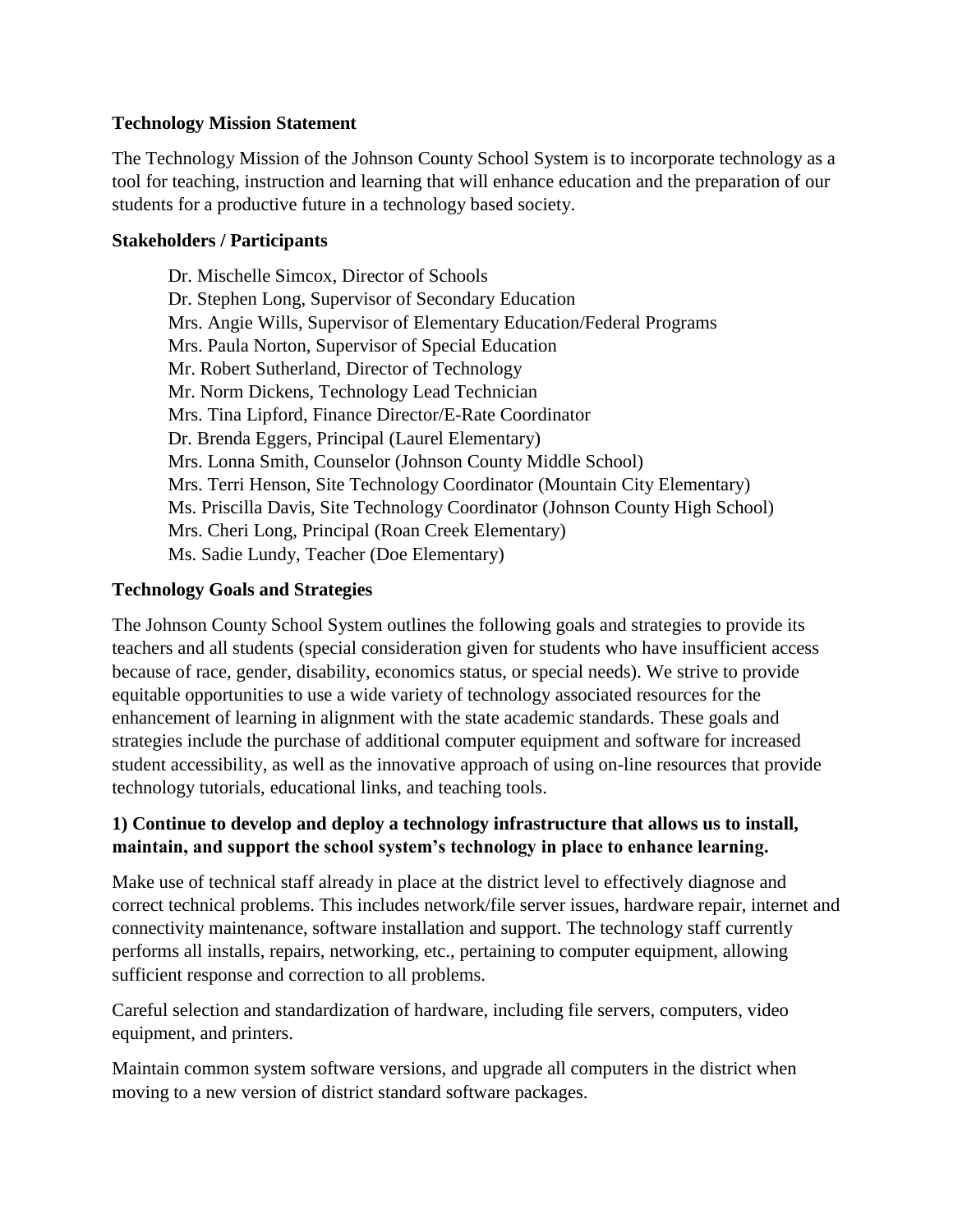Offer online or web-based tutorials and training in basic troubleshooting of common hardware and software problems.

Continue to utilize the system web based work order process by which teachers and staff can easily report technology related troubleshooting and repair requests.

# **2) Incorporate the technology tools needed that effectively support classroom instruction.**

Continue to install additional computers and chrome books, to allow students and Teachers equitable access to technology in all school buildings.

Maintain and upgrade stand-alone and networked software programs currently utilized at each school.

Provide productivity software to help teachers and students include technology into everyday classroom operation.

Continue providing projection equipment, media players, ITV's and other devices required to create and view classroom presentations available at each school.

Maintain and upgrade all aspects of the school network to ensure proper utilization of the technology resources at each school site.

# **3) Integrate technology into the curriculum providing students an increased opportunity for academic achievement.**

Continue using software and online products to support classroom instruction, such as BrainPop, Accelerated Reading, Canvas, IXL, Study Island, MobyMax, Discovery Education, etc.

Continue incorporating computer skills based courses.

Take advantage of online reference databases such as TEL.

Upgrade software versions and continue network access to the Follett software program currently used in the media centers.

Use online resources available for currently used textbooks, such as Savvas Easybridge, MyHRW, ThinkCentral, etc.

Incorporate other software and online material that becomes available that will enhance and facilitate the educational goals of the Johnson County School System.

# **4) Provide the continued advancement in technology training needed to insure teacher literacy and effectiveness in teaching through the curriculum.**

Encourage/allow teachers and staff to attend local, regional, state, and if possible, national conferences to further their understanding of the use of technology.

Provide access to and links to on-line tutorials on the school system web site that will offer training and support for the common software applications and hardware in use in our school system.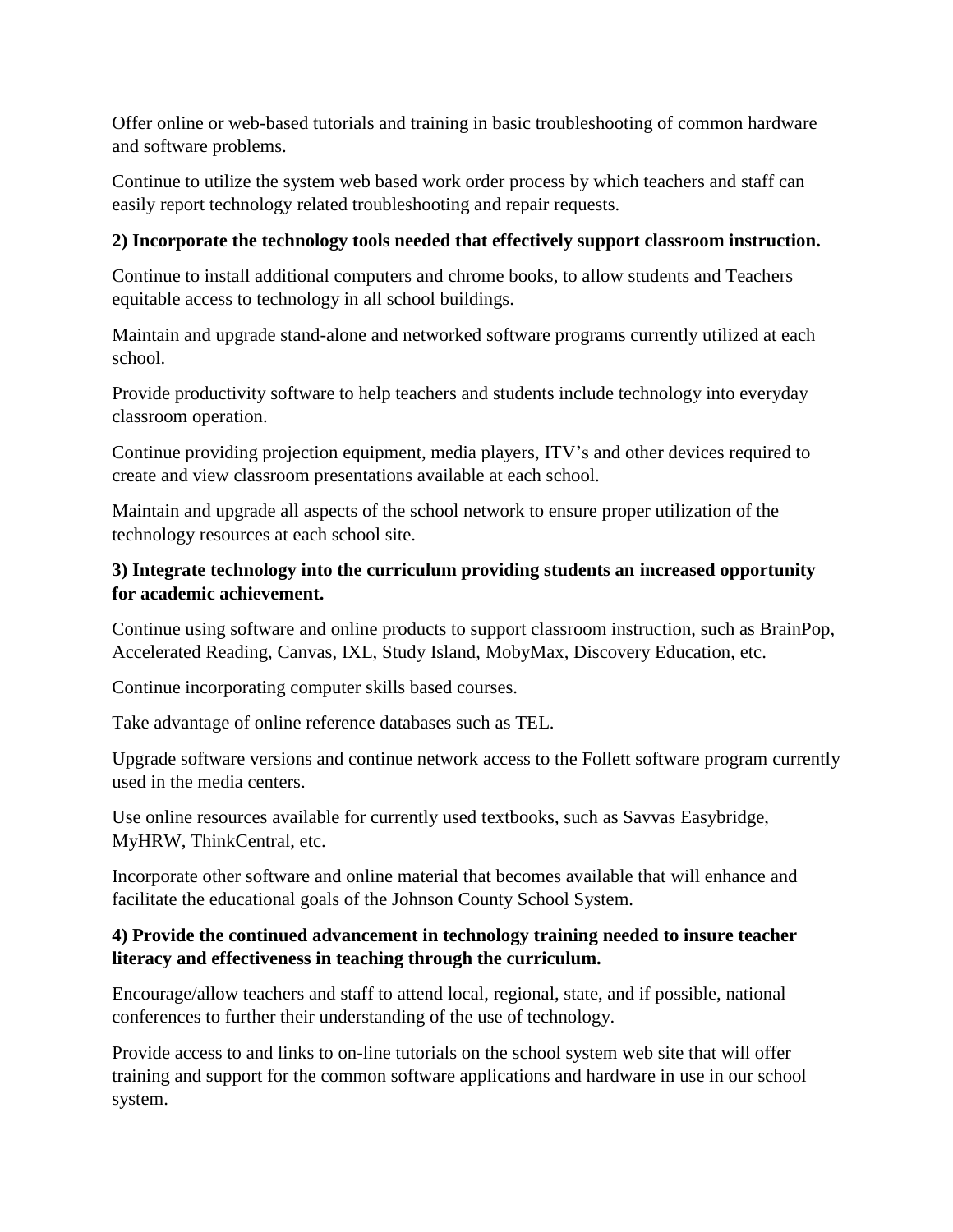### **Network Connectivity / Communications Assessment**

All school facility classrooms and support offices are wired/equipped with at least Category 5e, 1000 Mbps switched backbone Ethernet networks. Servers exist at the building level to handle application/file sharing, Active Directory file storage, DNS and DHCP service. Adequate network ports, wireless connectivity and workstations are available in each facility for network and internet connection. Wireless Access Points (APs) are available in each classroom and in common areas such as gyms, library's and dining areas to provide a reliable umbrella of Wi-Fi coverage throughout each school district wide.

The Johnson County School System operates with a direct 2000Mbps Fiber Optic Wide Area Network connection to the Johnson County Board of Education Office for each school facility. Our egress from the district office to the Internet is available at 6Gbps with a planned increase to 9.9Gbs in the 2021-2022 school year.

These connections provide access to locally networked software programs as well as Internet access. If the demand for bandwidth increases, additional bandwidth will be planned for in order to meet the minimum demand at each school facility.

With the exception of about 17 analog lines for fire alarms, all local telephone service is now delivered through a hosted Voice Over Internet Protocol (VOIP) solution that is provided by Education Networks of America and managed locally.

### **Professional Development**

Johnson County Schools believe that the key element to successfully accomplishing this technology plan is to maintain a well-trained teaching staff that understands how to use the technology tools they have access to, and how that technology relates to the learning environment that they have in their classrooms. Teachers and staff members are encouraged to attend various state and local technology meetings, conferences, and training sessions. As these training session and workshops are completed, our teachers will not only learn how to use various programs and new teaching tools, but how they can effectively incorporate them into the curriculum and share them with their fellow educators.

### **Technology Hardware**

Johnson County Schools knows that without proper technology hardware and software resources in place, teachers and staff cannot properly utilize and implement technology instruction in the classroom. Our technology department will continue to upgrade aging hardware as it becomes necessary and feasible, with a focus on Interactive Classroom TV's, Computers and Laptops, and wireless Access Points and Controllers to provide the best user friendly and technology based classroom environment.

#### **Promote Teaching Strategies and Curriculum that Make use of Technology**

Johnson County School System recognizes that the promotion, proficiency, and useful strategies of technology integration must exist through all levels of instruction. We will continue to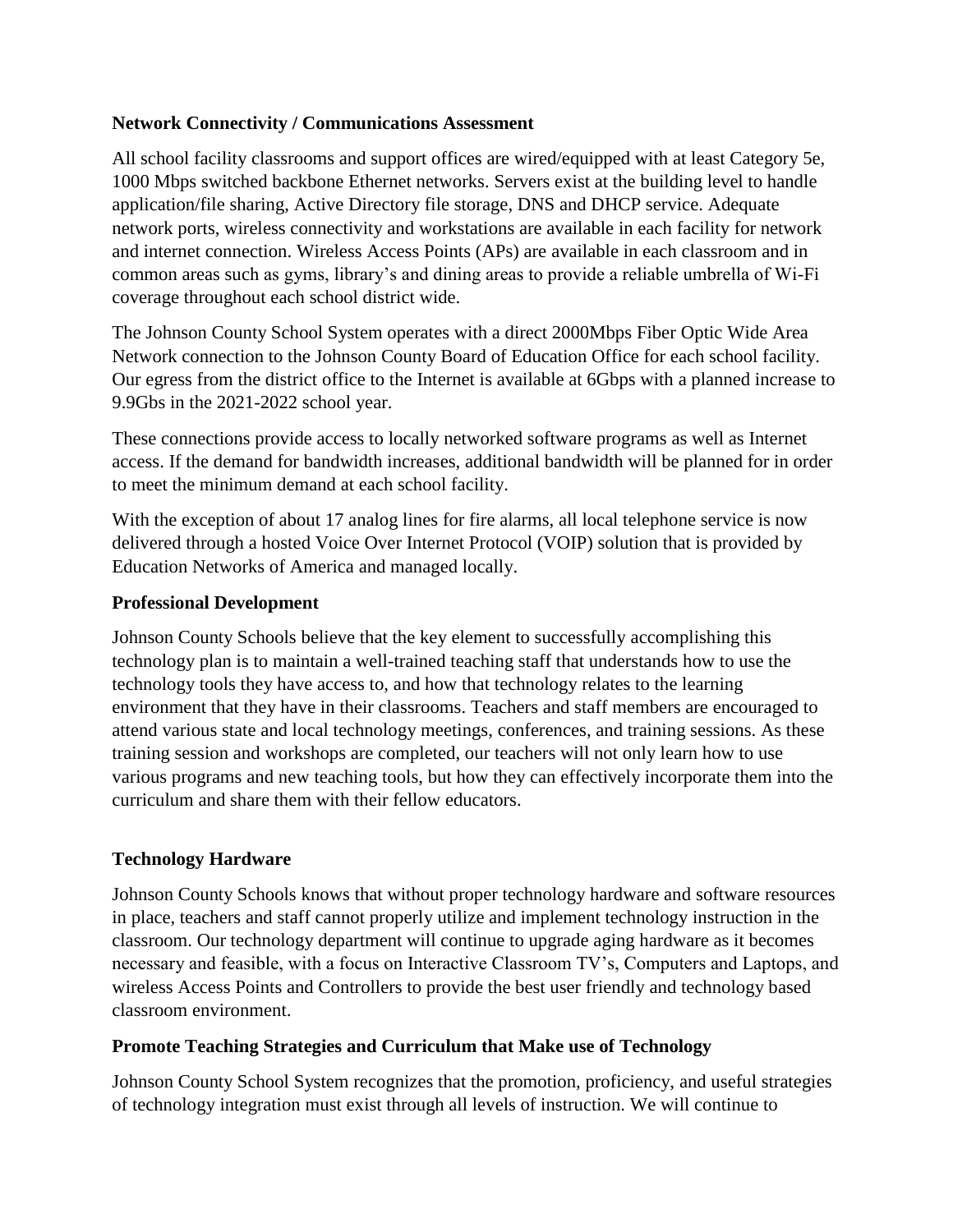accomplish this with the programs and tools we already have available in the district, and with new tools as they become available to the school system. The system attempts to regularly upgrade current hardware and software components, and install new technologies as they become available to assist teaching technology in the classroom

Another key factor is teacher proficiency of technology. Teacher proficiency is increased and enhanced through staff development, online resources and tutorials located on the Internet, and collaboration with technology-advanced teachers to complement this process. We believe that 95% of the teachers in the Johnson County School System are using technology on a daily basis to support and enhance the curriculum.

The use of technology will continue to be enhanced as the timeline and strategies below are implemented.

## **Implementation Timeline / Strategies**

**Strategy 1:** Continue to upgrade existing school lab and teacher classroom hardware to facilitate a productive teaching and learning environment. This includes not just computers and associated peripherals, but also the replacement of outdated Smart Boards with Interactive TV units (ITVs).

**Strategy 2:** Continue to acquire and implement mobile technology for use throughout the schools such as Google Chromebooks. This provides an easy to use, stable platform for Internet based instruction and learning that requires minimal software maintenance and updating.

**Strategy 3:** Investigate the potential for upgrading the existing district-wide Wi-Fi (802.11a, 802.11g, 802.11n standard) network to upgrade it to the latest connectivity standards, providing enhanced bandwidth and reliability to meet the ever-increasing demand for wireless connectivity.

**Strategy 4:** Support and streamline the use of online and virtual learning programs for students and teachers. These programs include websites and online software such as Discovery Education, Edmentum, Canvas, Plato, BrainPop, IXL, Study Island, Accelerated Reading, Benchmark Education, Class Dojo, Mastery Connect, MobyMax, MyHRW, AIMSweb, Think Central, Savvas Easybridge, Raptor, as well as other resources that are in place and used in the classroom by teachers.

**Strategy 5:** Continue using specific Mobile Device Management (MDM) packages to maintain and deploy software to individual and classroom based devices (Chromebooks, iPads and Windows based computers) throughout the district.

**Strategy 6:** Provide and maintain e-mail accounts for all staff, faculty and students district wide.

**Strategy 7:** Research available products and implement a barcode-based inventory management system into the district to replace the existing Microsoft Access based inventory software. This will make it easier for teachers and administrators to perform and accurate inventory and assessment of technology hardware throughout the district.

**Strategy 8:** Continue to utilize and develop the Clever Portal online software site to centralize online programs and access for all students district wide.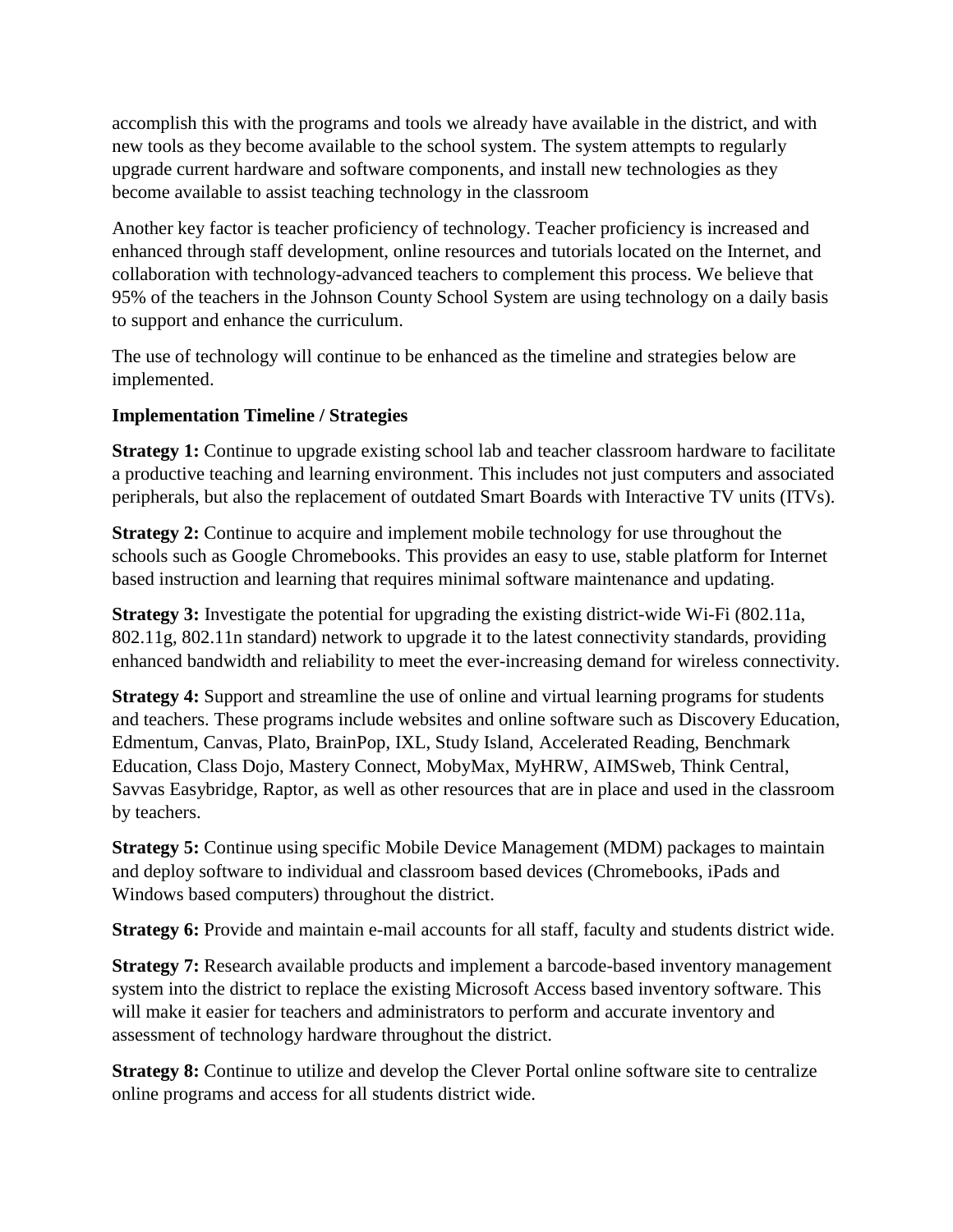**Strategy 9:** Develop and publish online tutorials for basic computer use and software programs that teachers and students can access to assist them in understanding how to more effectively use the programs they have.

**Strategy 10:** Continue to send teachers and staff to various training sessions and conferences that allow them to enhance and develop their technology skills.

**Strategy 11:** Continue to utilize the School Dude online work order system to effectively report and categorize technology and maintenance issues throughout the school district.

**Strategy 12:** The Technology Department will continue to perform all troubleshooting duties such as computer repair, hardware upgrades, replacement and new installations, network administration and wiring that are not resolvable by building level technology representatives and staff.

**Strategy 13:** Encourage and promote proper internet safety throughout the district to both staff and students. This includes frequent evaluation of our policies and firewall rulesets to prevent access to unauthorized sites and resources.

# **CIPA Compliance**

Johnson County Schools utilizes internet service and content filtering obtained through the state consortium contract, in which Education Networks of America is the provider. The district's current or pending policies and procedures (e.g., acceptable use of the Internet, Student Internet safety, and digital copyright) relating to the use of educational technology is provided to students and parents annually via the Johnson County School System Handbook and our district website.

### **Evaluation / Assessment / Accountability**

Working in conjunction with our school administration and staff members, the Johnson County Schools Technology Department is provided information on the technology needs at each school by various methods. In most situations, the needs at each school is determined by the school's administrators. Also, suggestions are made for improvements by individual class, subject, grade level, and special needs and then are implemented by the technology staff by a process and configuration that best supports that school facility. In addition, the technology staff is continually searching for hardware and software solutions and innovations that correlate into the system scheme for technology integration into the curriculum.

The instructional staff at each school facility reviews the electronic data and feedback that can be generated by the software packages already in place in their schools. This includes software packages such as Edmentum, Plato, IXL, Study Island, Accelerated Reading, Benchmark Education, Class Dojo, Mastery Connect, MyHRW, AIMSweb, Think Central, and Savvas Easybridge, The feedback and data obtained from these programs assist our teachers and staff in monitoring student progress and can help in determining certain key areas of subject material that need to be reinforced in the classroom. The overall learning process can also be assessed by TCAP scoring.